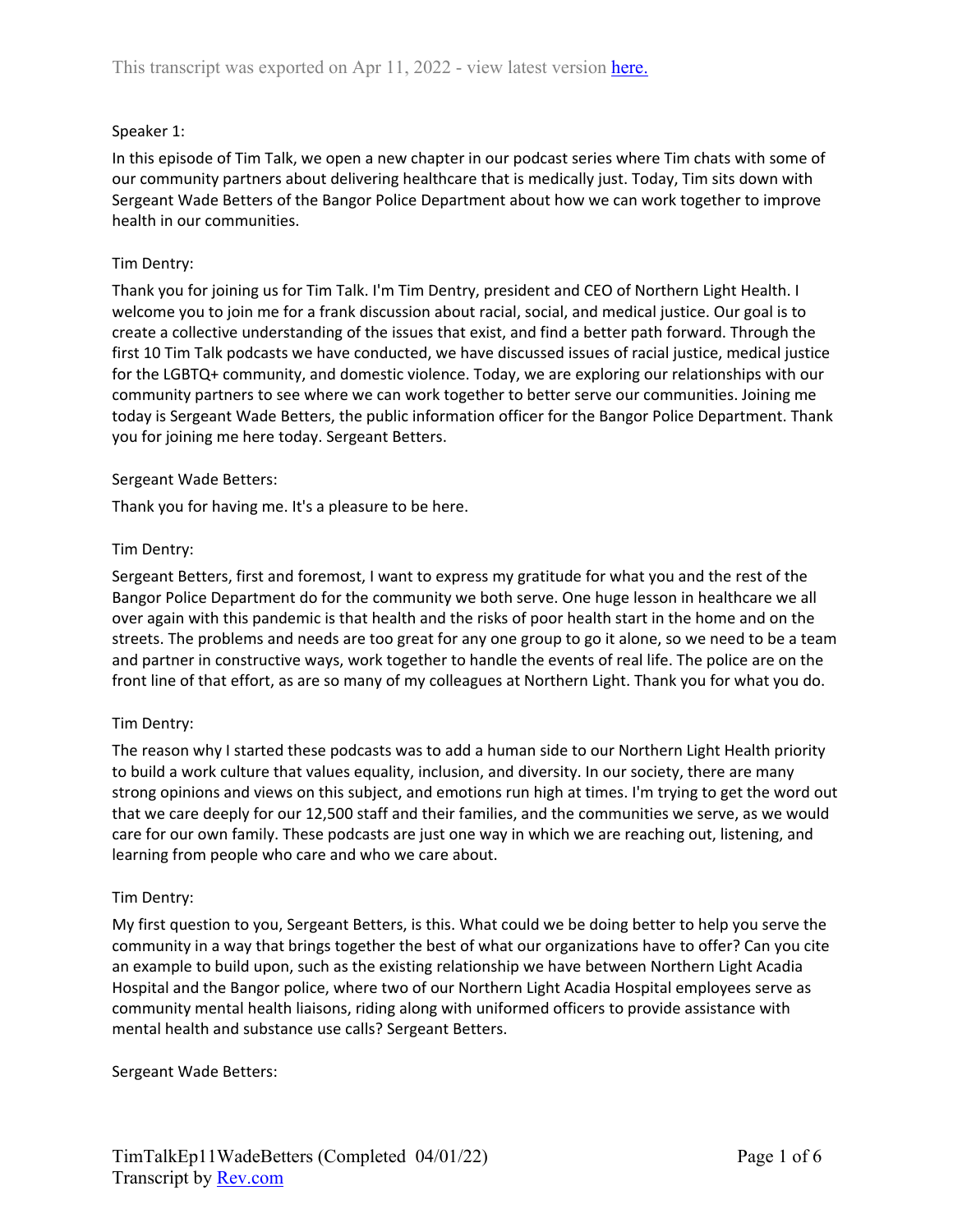One of the things I think that would go a long way towards help in both of us is, everyone talks about communication. We send emails, we get together, we nod, we make agreements, but sometimes we've noticed that the follow-through, the agreements we make, or we come to clarity or understanding on what both sides can do, or we're legally able to do things doesn't always translate all the way down to the bottom level. That's a problem that's everywhere in every company. Wherever you go, those are real issues. But for us, for the police officer who might be in the ER trying to get an OUI blood draw, or we're trying to check in with a patient who we need to get information for for a rapidly changing investigation, something that's ongoing. I think that better communication on updates on the law and what a hospital legal feels is within the ballpark communicated all the way down to lower levels would help us do our jobs smoothly and quickly.

# Sergeant Wade Betters:

We want to be in and out of the ER as best we can. Basically, what it comes down to is that we want to make sure that when there are laws and rules that are changed or into effect that benefit both sides, the hospital's ability to share information with the police without violating HIPAA or exposing themselves to lawsuit or violation. We want to make sure that information is accurately communicated to all the staff that are most of the time the boots on the ground with the police that are going to be exposed to having to making those choices or doing those acts.

## Sergeant Wade Betters:

We even feel guilty. I mean, I've been there so many times over the years, and you look in the ER waiting room and you see people that, it's very obvious and apparent that they need emergency medical treatment. You might have somebody with a broken arm that's in a sling, or a kid that's still in his football uniform and his knee's off to the side of his leg, and you feel a little guilty when you come in there with someone that's under arrest that's volatile, very vulgar and difficult to deal with, and you need to get them medically cleared in order to get into the jail. For the most part, the hospitals are always great. They kind of put them right to the front of the line, but we feel a little guilty when they're stepping in front of the line for the other people who have been waiting. Right? But, the same time, some of these people are so volatile and angry, they're actually threatening and we need to get them out of that ER as soon as possible. We've always appreciated some of the docs and the staff working hard to get that done.

# Sergeant Wade Betters:

We are very fortunate with the Bangor Police Department not to only have one, but two mental health liaisons that work for Northern Light through the Acadia Hospital that actually ride in the police cars with our officers. 40 hours a week, we have people riding in the police car. They have bullet proof vests and things on, and they go to calls with us. Obviously, we don't let them come in the room if it's a high risk call, but they're there with us or waiting in the car, waiting outside. They've been very, very helpful. It's crucial, and I can tell you that if we were told that the program was going to end, it would be catastrophic to us based on the level of need that we have in our current community for mental health crisis counseling.

# Sergeant Wade Betters:

We use them all the time. If we go to a call for a suicide threat or mental health issue, or anything else that's not related but then be comes related to a mental health or substance issue, we will call the officer who has either one of them in their cruiser and say can you come over to this call so they can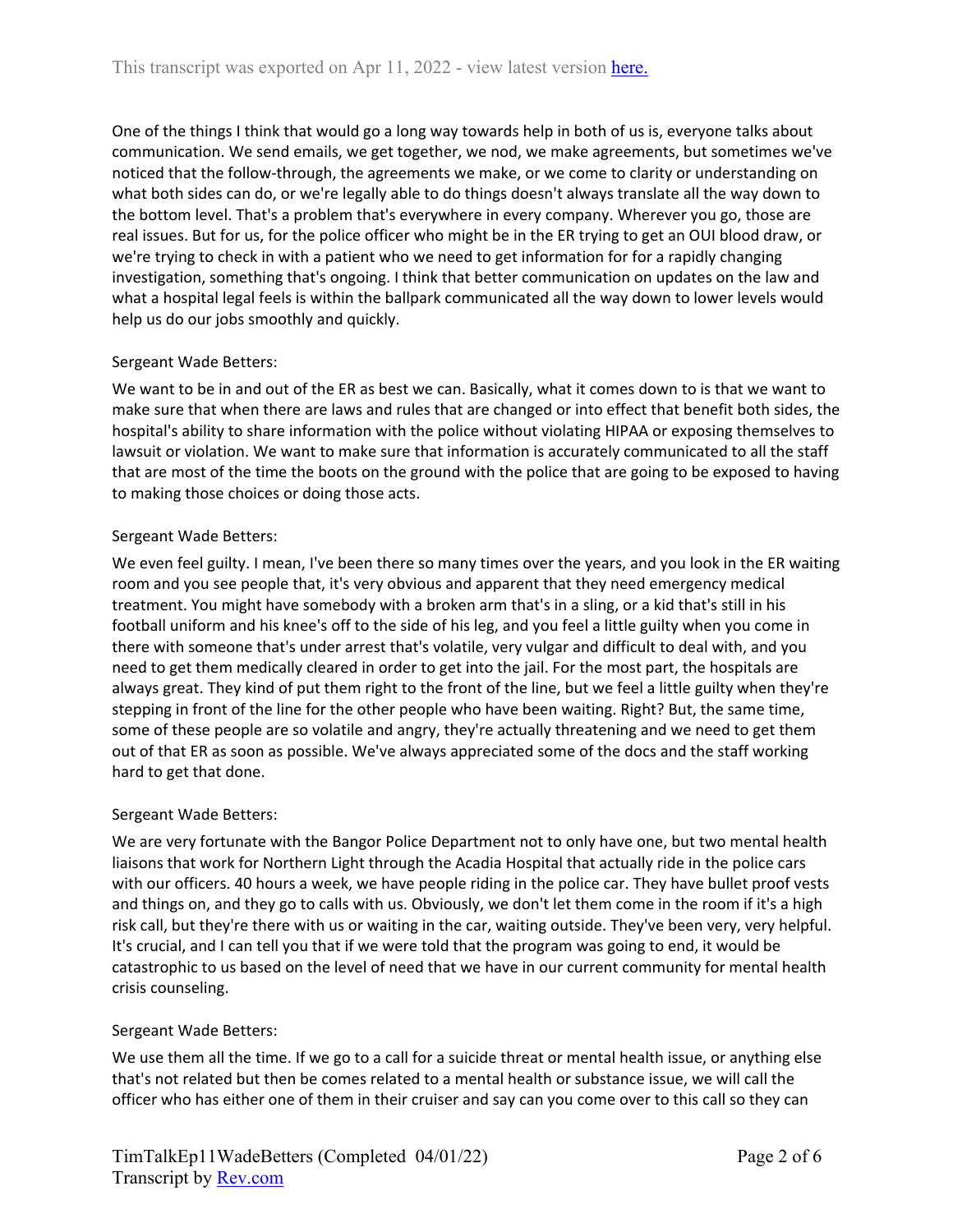give this person counsel. They can spend time with them. I personally talked for a solid 10 minutes trying to convince somebody who was actively using methamphetamine, I tried to talk with them about where their life was going, consequences, there was help, positive change, where they could reach out to get help. The person was not interested. They did not want to talk to me, and mostly because I was in a police uniform.

#### Sergeant Wade Betters:

I remember having Andrea with us, that particular night, and I had her step into the house and come down and talk with this gentleman. He engaged with her. She talked to him about the things that he could do, where he could get help, and seemed to really connect with him. He even accepted her business card, which is something he was unwilling to do for me. Now, I don't know how the situation worked out, but the lesson I learned there is the fact that, because we have the people in the cruiser with us, it makes our chances at being successful greater.

## Tim Dentry:

Very good. I really appreciate those specific examples and that kind of experience and guidance. I know that is information that our hospital, and especially our emergency service staff who are so stellar and do such a great job, they'll learn to be even better partners going forward. Thank you. My second question is about racial and social justice. What thoughts would you like to share that would help our listeners have a deeper understanding of a police officer's perspective on racial and social justice?

## Sergeant Wade Betters:

I can see where people are questioning the integrity or the moral compass of some of the police departments and police officers around the country. We've seen thing, we watch the news as well, and we're as disgusted by some of the acts that police have done just like anybody else would be. All our officers here at Bangor PD, we receive training in racial injustice and we receive training in dealing with people from different backgrounds, some of their characteristics, their body language and things like that from different minority groups. Bangor PD participates in annual training. We stay up to date on all of the latest training when it becomes available to talk about racial inequities and how we do our jobs, and what we can expect when we encounter people from different minorities, some with different heritages, and some people that are maybe even behaving somewhat erratically, we might get a call on a person, but for that particular person, it's kind of a normal thing for them.

#### Sergeant Wade Betters:

We look at all those trainings and we approach every situation as dealing with people. Everyone is a person. We participate in a lot of training, so we do have the training. We do engage people in conversation. We always try to solve things through conversation by the officer present, by just talking with people. We do crisis intervention training. We specialize in it, to be quite honest, because it's something we do every day of the week, all day long dealing with people, whether it's phone calls, showing up at their house, trying to deescalate situations. For the most part, we're highly successful at that. But, I wouldn't want the listeners to be fooled into thinking that crisis training and deescalation skills can solve every problem, because that couldn't be further from the truth. There are just some people in some situations that that will not work with. You have to have some cooperation or some willingness on the other side to work through deescalation.

#### Sergeant Wade Betters: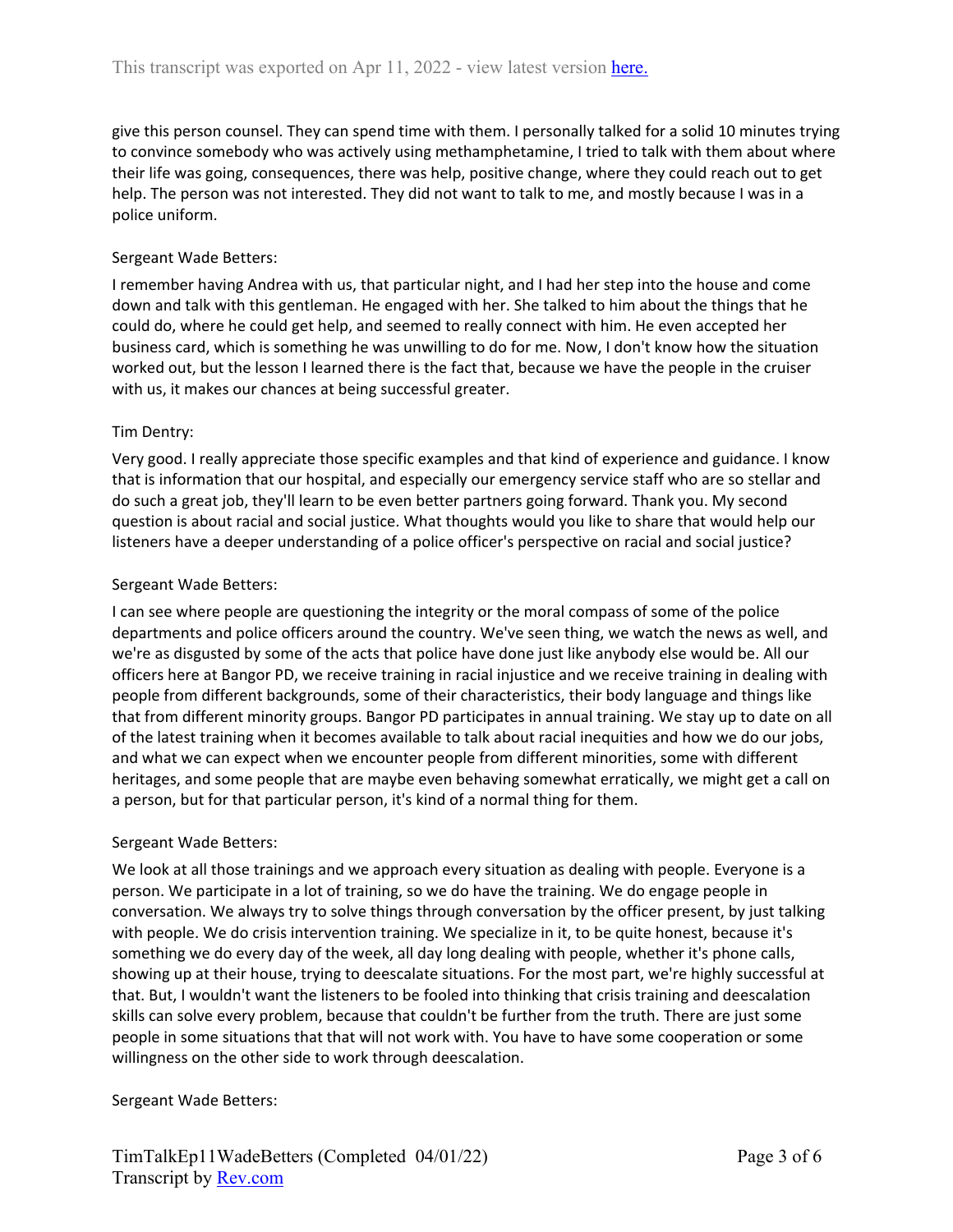Sometimes when you have someone that's highly intoxicated on drugs or whatnot, there's no talking with them. You can spend an hour or two, and you still get nowhere. There has to be an end game. There has to be a line in the sand, and oftentimes the police are the line of in the sand. When everything else has been done, we may have to use force, because it becomes necessary. We don't use force until it becomes necessary. That use of force is dictated by the person that we're dealing with. If they make it necessary, then we have to use it. If they don't make it necessary, we don't use it.

# Sergeant Wade Betters:

We treat everybody fairly. We treat everybody the same. Again, we get training on racial injustice and inequality issues. We're aware of it. We do know that people are suffering and people have suffered in the past because of it. Sadly, it's still a thing in today's day and age, where people are treated differently based on color of their skin, or their sexual orientation, religious things. We understand that. We do our very best to make sure that, if they're going to be treated differently, it's not going to be at our hand or at our doing.

# Tim Dentry:

Thank you Sergeant Betters. I really appreciate your perspective and your thoughts. I want to take the opportunity now to hear what's foremost on your mind with regards to these issues. What would you like to ask of me?

## Sergeant Wade Betters:

Well, as partners in our community, I think good communications are key to us working together. How can we keep our channels open? I'm thinking of things like sharing changes in regulations regarding patient information, or other disclosures and medical concerns. How can we better manage what we can expect from you, and you from us?

# Tim Dentry:

Thank you. Great question. I believe it starts with respect for the police and what you do to keep our communities safe. It includes an understanding that health and healthcare does not begin when someone reaches our doors at Northern Light, it starts in the community where they live and how they live. That is your canvas. If I could use that analogy for the most part, and so at Northern Light, we're trying to find ever more meaningful ways to connect and engage in the communities we serve, from Prescot to Portland, Blue Hill to Greenville, through Elsworth, Bangor, Waterville, Pittsfield, Dover, Fox Croft, and everywhere in between. I am so proud of our emergency department staff who are joined at the hip with our police departments, I know. I'm in awe of our home care service that goes into the homes of those we serve hundreds of times a day. We have care managers and social workers that are very connected with those that we serve that need our services. Many of our doctor's offices are located right in the neighborhoods.

#### Tim Dentry:

We're trying to make sure that we learn more about the social aspects, the social determinants of health. I welcome an even more connected line of communication, perhaps to be more proactive together, as I'm hearing you say. This is essential right now with a COVID-induced increase in domestic violence, opioid troubles, homelessness. My commitment to you is that, starting with Acadia and EMMC, we will build on our working relationship with the Bangor Police Department and look for ways to be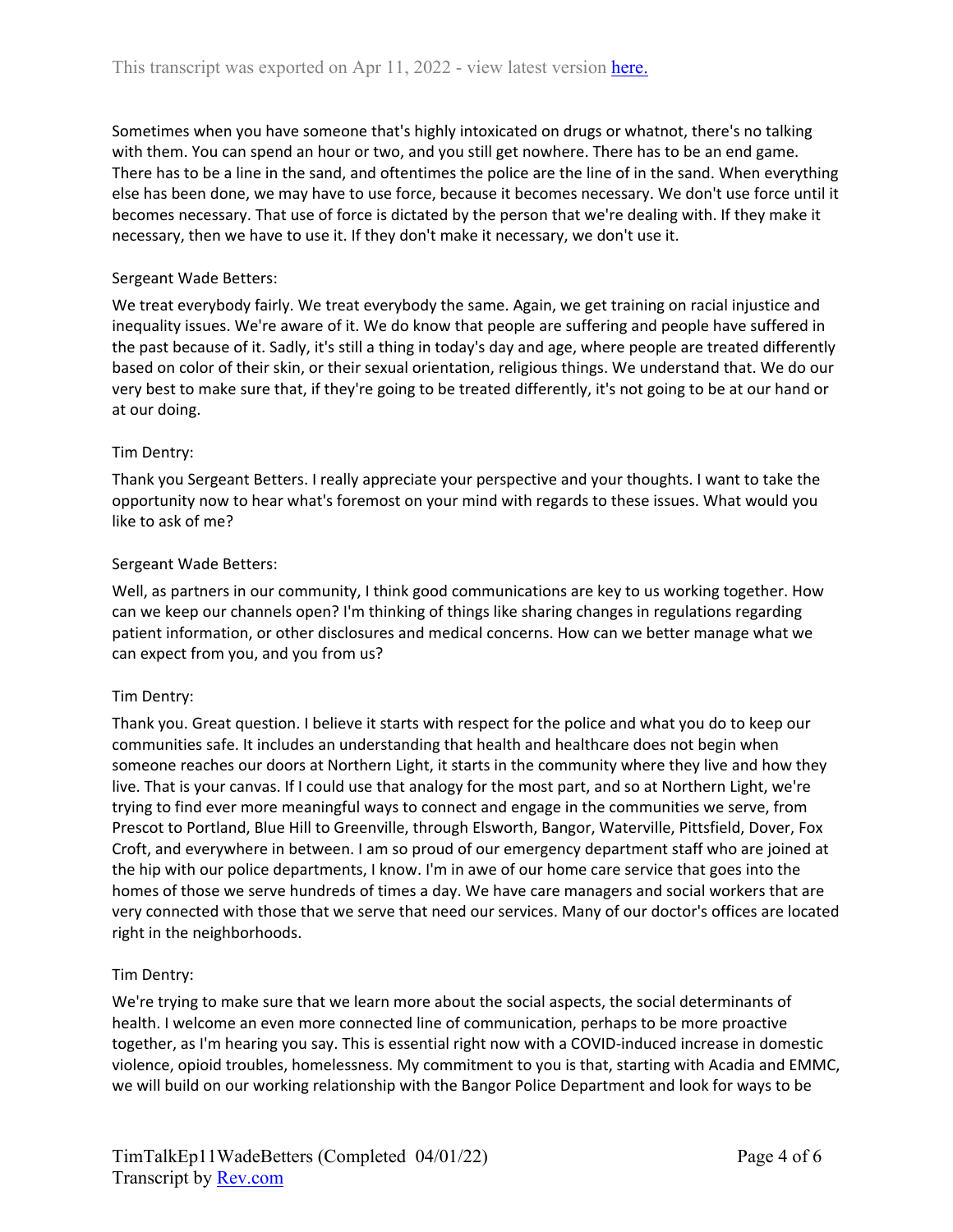proactive, so that, as I often say at 3:00 AM on a Saturday night, our good communication channels and planning results in the smooth, safe handling of the situation.

### Tim Dentry:

At Northern Light Mercy Hospital in Portland, we've worked really hard on safe discharge plans and linking patients with service. When issues have occurred, we have met with the police to discuss the cases, and have taken action internally to address issues. This has included representatives from the mission area, the ED, security, and executive management. We have regular meetings with police agencies at the executive level, and with officers at the patrol level, and we assist them in dealing with neighborhood issues. I believe we can take that model, I know I've already spoken with the leaders of EMMC as well as Acadia, and there's a great willingness to even find greater levels of cooperation and coordination.

## Sergeant Wade Betters:

That's a great answer. I like all the talk about an increased cooperation and coordination. You hit on something about the COVID in the pandemic, kind of relates a little bit back to what we had talked about as far as kind of educating our surrounding communities at Bangor and Northern Light. It can't be the only entity dealing with a lot of the pandemic related issues when it comes to homelessness. It's not an easy task, probably, to be a person at the hospital tasked with finding a proper place to discharge someone that's safe. That's why we need help from our surrounding communities to do less dump and run, so we can have more of a connection to the people, more of a connection with the people who brought them in for medical treatment, so we can get their help in returning them to their home communities.

#### Sergeant Wade Betters:

What do you do when you have people that are outside all night long in the cold, when they just want to come sit in the ER, coming up with illnesses? Sometimes it's an absolute, I'll be honest with you, sometimes people fake injuries or illnesses just to get into the hospital. I know that to be fact, so I'm very comfortable saying it. But, the hospital itself should not be a dumping ground for the ER, just for a warm place to be. Communication with our neighbors and our surrounding communities might be a little bit more helpful so we can get some accountability back on them.

#### Tim Dentry:

Very good. Sergeant Betters, I will admit that I was not fully aware of this kind of situation. I agree, we have to find a better way to get the right care for people without relying on the police for transportation, or that's their sole portal for care. I don't know what the right way to do this is, but I do know that we have Northern Light caregivers and hospital leaders that are closest to the action who are best equipped to do this right. I have utmost confidence and trust in them. Knowing those people, I'll let them know that this is something to look into and work on with the BPD and other police departments in the region. I think we can find ways to help with both the accountability of those who bring the patients to our doors, and also work on smoother connections with social services and other kinds of supports systems in the community.

#### Sergeant Wade Betters:

That all sounds great. I'd love to see a day in the future where we could have additional people from the hospital system out in the cruisers to be able to respond and come out into the field to join us on some